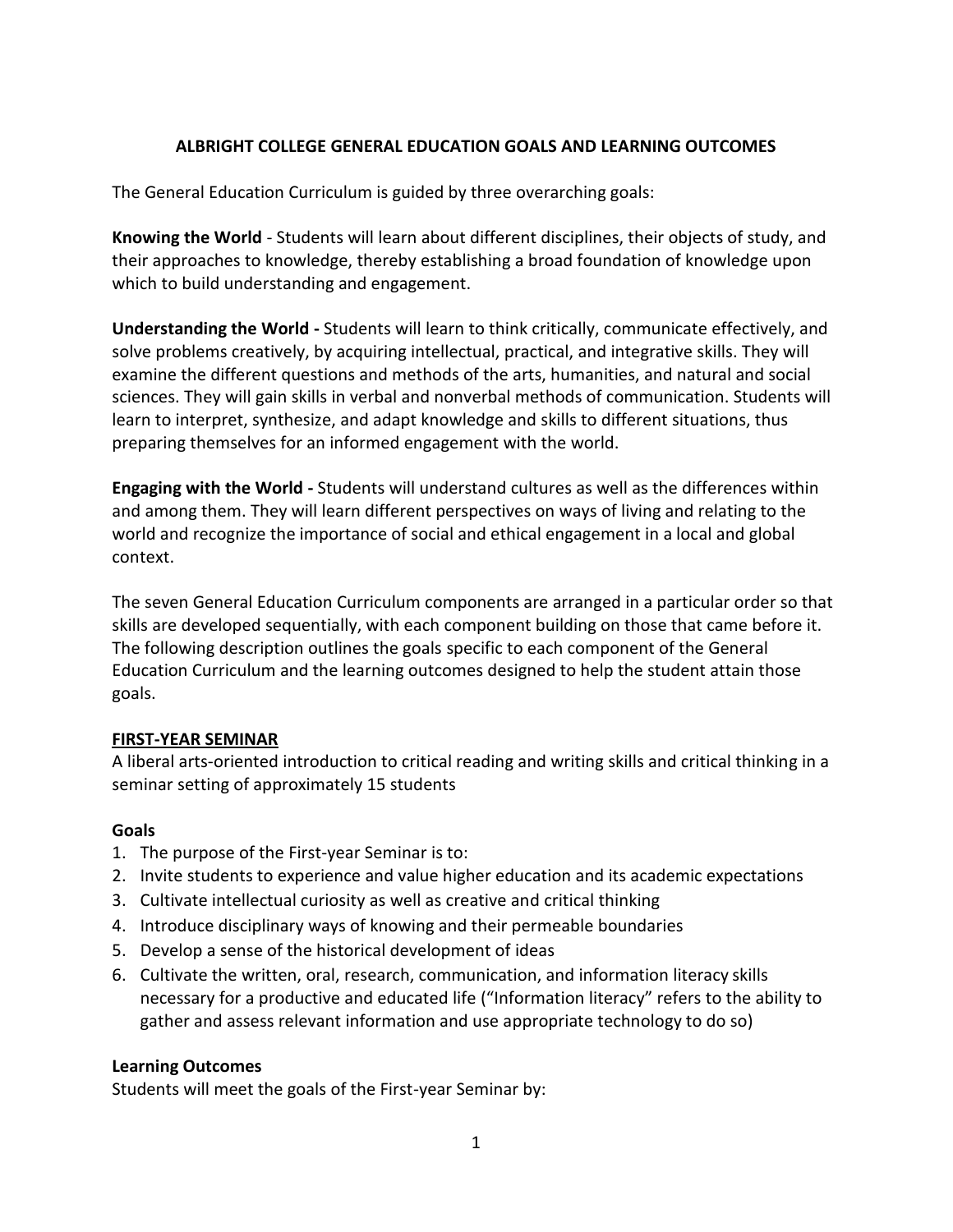- 1. Reading texts and showing competence in comprehension, analysis, reflection, and critique
- 2. Dealing critically with complex texts and using language successfully as a tool for both thought and expression
- 3. Addressing issues and ideas by situating them within their appropriate contexts and applying appropriate concepts in interpreting and understanding texts
- 4. Producing written and oral work that show competence in standard written English and demonstrate the ability to construct and support a thesis; and conducting at least one substantive project that will evidence information literacy skills
- 5. Participating in co-curricular and extra-curricular learning such as Experience events, lectures, panels, or other activities

# **COMPOSITION**

Competency in written English is a basic goal of general studies requirements. English 101, "Composition," focuses on thesis-driven essays. English 102, "Writing about Texts," emphasizes research writing and information literacy

# **Goals**

The purpose of the English Composition component is to:

- 1. Further develop communication and information literacy skills
- 2. Build critical writing abilities
- 3. Enhance critical thinking, including reading and analyzing texts
- 4. Integrate ideas and arguments in response to readings
- 5. Educate students about academic dishonesty

## **Learning Outcomes**

- 1. As a result of the composition requirement, students will be able to:
- 2. Write thesis-driven essays supported by appropriate evidence
- 3. Construct essays that are coherent, logical, and organized
- 4. Identify and produce the type of writing required by an assignment
- 5. Recognize the importance of audience and respond appropriately
- 6. Utilize instructor and peer feedback to make substantive revisions to their work
- 7. Understand that academic writing is a recursive process
- 8. Use library and internet resources to conduct research
- 9. Incorporate multiple sources (primary and secondary) in their work using a recognized citation style
- 10. Read analytically and critically
- 11. Recognize and avoid plagiarism
- 12. Edit and proofread their work
- 13. Employ the conventions of standard written English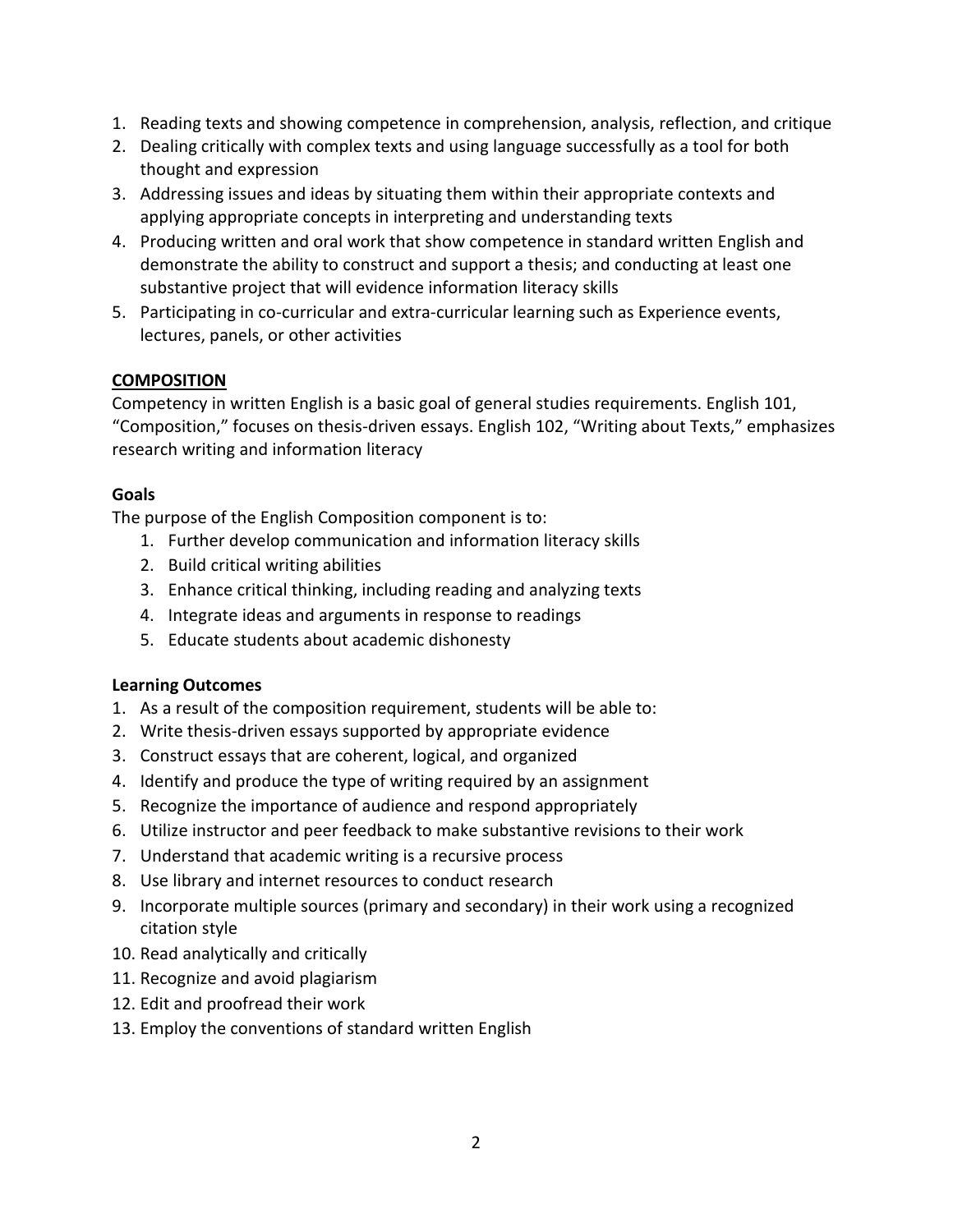# **FOREIGN LANGUAGE**

The Foreign Language requirement further develops linguistic and cognitive capacities while also contributing to cross-cultural understanding and engagement. Languages include Spanish, French, German, Chinese, Latin and Ancient Greek

## **Goals**

The purpose of the Foreign Language component is to:

- 1. Gain linguistic and intellectual benefit of learning a second language
- 2. Prepare students for citizenship in an interdependent world
- 3. Provide a foundation for understanding international issues and other cultures

### **Learning Outcomes**

As a result of the foreign language requirement, students will be able to:

- 1. Express themselves at an appropriate level in the target language
- 2. Read text at an appropriate level in the target language
- 3. Demonstrate an understanding of the linguistic structure of the target language at the appropriate level
- 4. Explain their own cultural perspectives and make meaningful comparisons between them and the target culture

### **FOUNDATIONS**

Foundations constitute an exploration of the different approaches to knowledge through the major disciplinary areas

#### **Goals**

The purpose of the Foundations requirement is to:

- 1. Introduce students to different areas of study and their ways of approaching knowledge
- 2. Explore topics and methodology of the major disciplinary areas
- 3. Provide a broad foundation for subsequent learning

#### **Learning Outcomes**

While outcomes for each Foundations course will reflect the particular topic, students should also:

- 1. Show general familiarity with the larger area of study which the course represents
- 2. Employ effectively some of the concepts, language, and methods that characterize this area of study
- 3. Show an understanding of how this area of study represents a valuable way of knowing the world

## **CONNECTIONS**

Connections courses challenge students to connect the range of knowledge acquired in the Foundations courses to the wider contexts of difference and interdependence, both locally and globally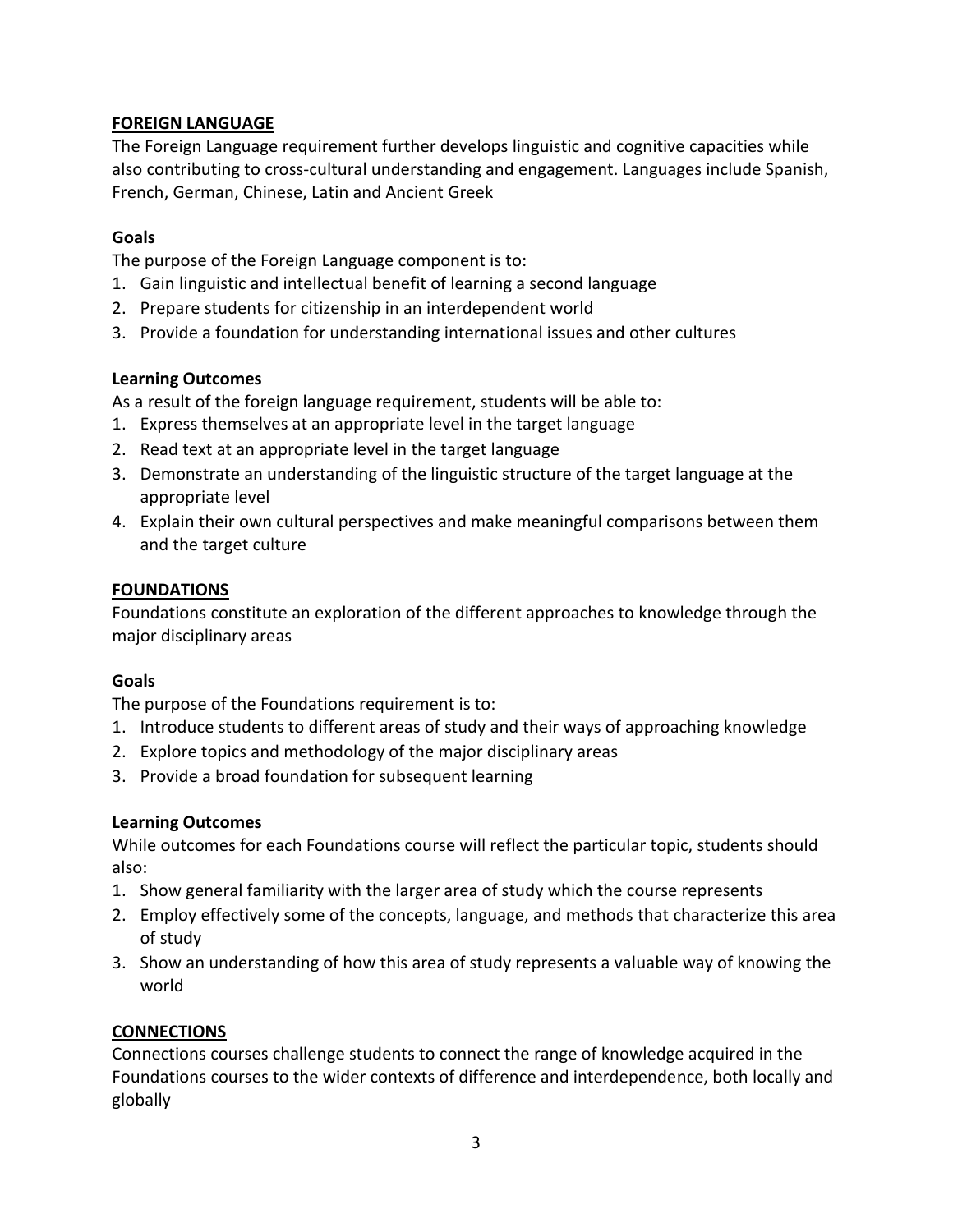# **Goals**

The purpose of the Connections requirement is to:

- 1. Give students the ability to acknowledge and understand the historical context and sources of difference, broadly defined (for example, ethnicity, ideology, gender, class, sexual orientation, faith, medical status, ecological communities, etc.)
- 2. Explore global issues of difference and the interdependence that pertains to the global scale (Global Connections)

## **Learning Outcomes**

As a result of these courses, students will:

- 1. Demonstrate an understanding of other cultures, broadly defined, including different perspectives on ways of living and relating to the world
- 2. Identify how this understanding of different traditions and values contributes to a broader understanding of values
- 3. Demonstrate an understanding of the historical context for difference as defined in the course
- 4. Demonstrate, as a component of the global course requirement, an understanding of a significant global theme, problem, interdependency, or other interactions across different countries or regions or an understanding of a non-US culture or society in significant depth

# **SYNTHESIS**

The general education capstone, which integrates prior learning, connects to each student's major, and makes the idea and practice of interdisciplinarity a course topic

## **Goals**

The purpose of the Synthesis requirement is to:

- 1. Engage the student in creative and critical thinking
- 2. Adapt knowledge and skills from other components of the general education curriculum
- 3. Reflect on the connection between their general education and their own major area of study
- 4. Apply and integrate distinct disciplines toward a new understanding of a theme or topic
- 5. Demonstrating information literacy and effective conveyance of information

## **Learning Outcomes**

As a result of this course, students will:

- 1. Demonstrate appropriate written communication skills, with frequent and diverse writing assignments
- 2. Demonstrate appropriate oral communication skills
- 3. Demonstrate an understanding of the relationships among the disciplines encountered in this course and between these disciplines and their own major